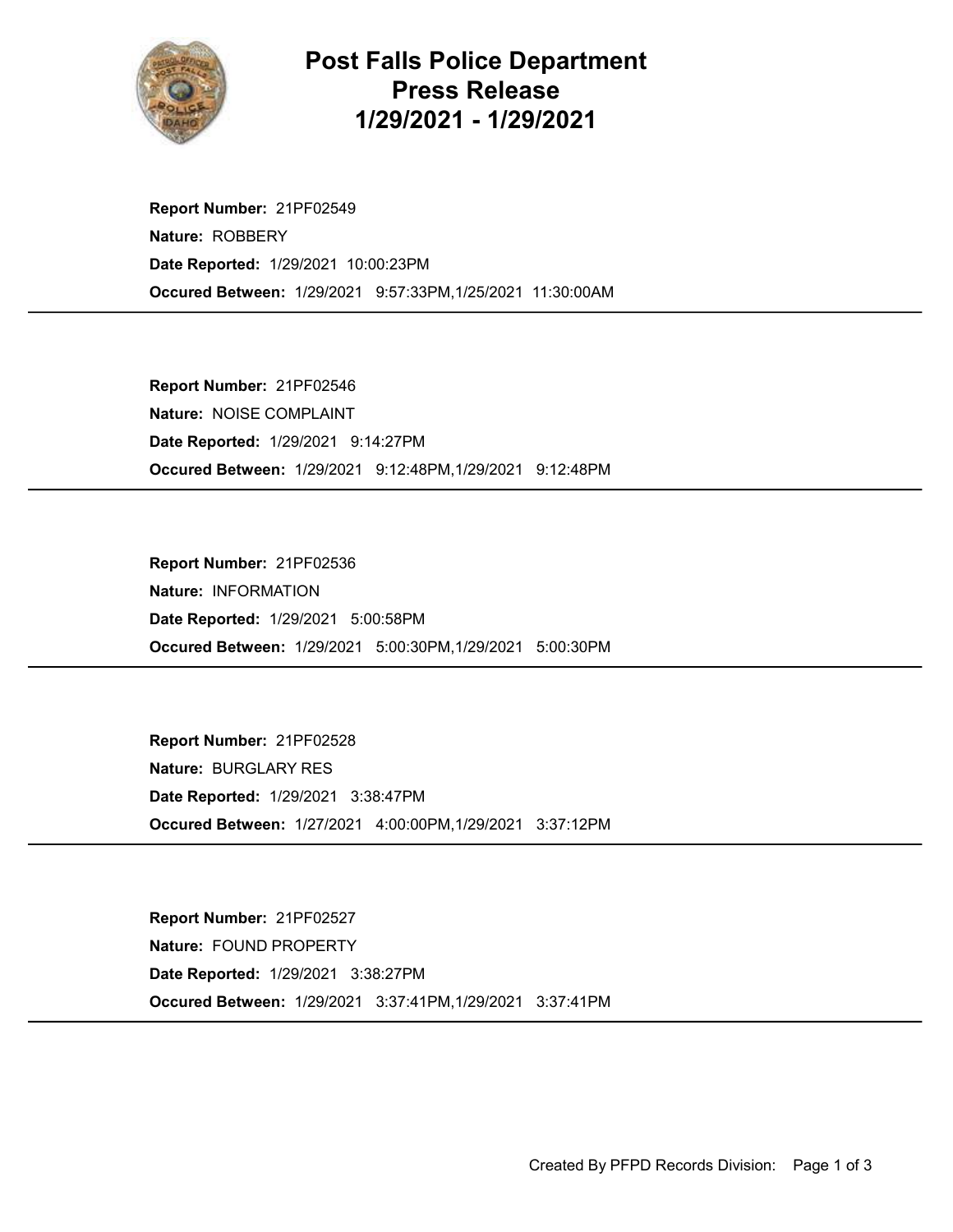Occured Between: 1/29/2021 2:28:06PM,1/29/2021 2:28:06PM Report Number: 21PF02517 Nature: SHOPLIFTER Date Reported: 1/29/2021 2:28:49PM

Occured Between: 1/29/2021 2:04:48PM,1/29/2021 2:04:48PM Report Number: 21PF02515 Nature: TOBACCO PROBLEM Date Reported: 1/29/2021 2:07:35PM

Occured Between: 1/29/2021 12:19:00PM,1/29/2021 12:40:51PM Report Number: 21PF02502 Nature: THEFT Date Reported: 1/29/2021 12:44:16PM

Occured Between: 1/29/2021 11:14:15AM,1/29/2021 11:14:15AM Report Number: 21PF02491 Nature: BURGLARY RES Date Reported: 1/29/2021 11:15:26AM

Occured Between: 1/29/2021 11:06:27AM,1/29/2021 11:06:27AM Report Number: 21PF02490 Nature: FOUND PROPERTY Date Reported: 1/29/2021 11:07:34AM

Occured Between: 1/29/2021 9:26:14AM,1/29/2021 9:26:14AM Report Number: 21PF02479 Nature: CHILD ABUSE Date Reported: 1/29/2021 9:27:42AM